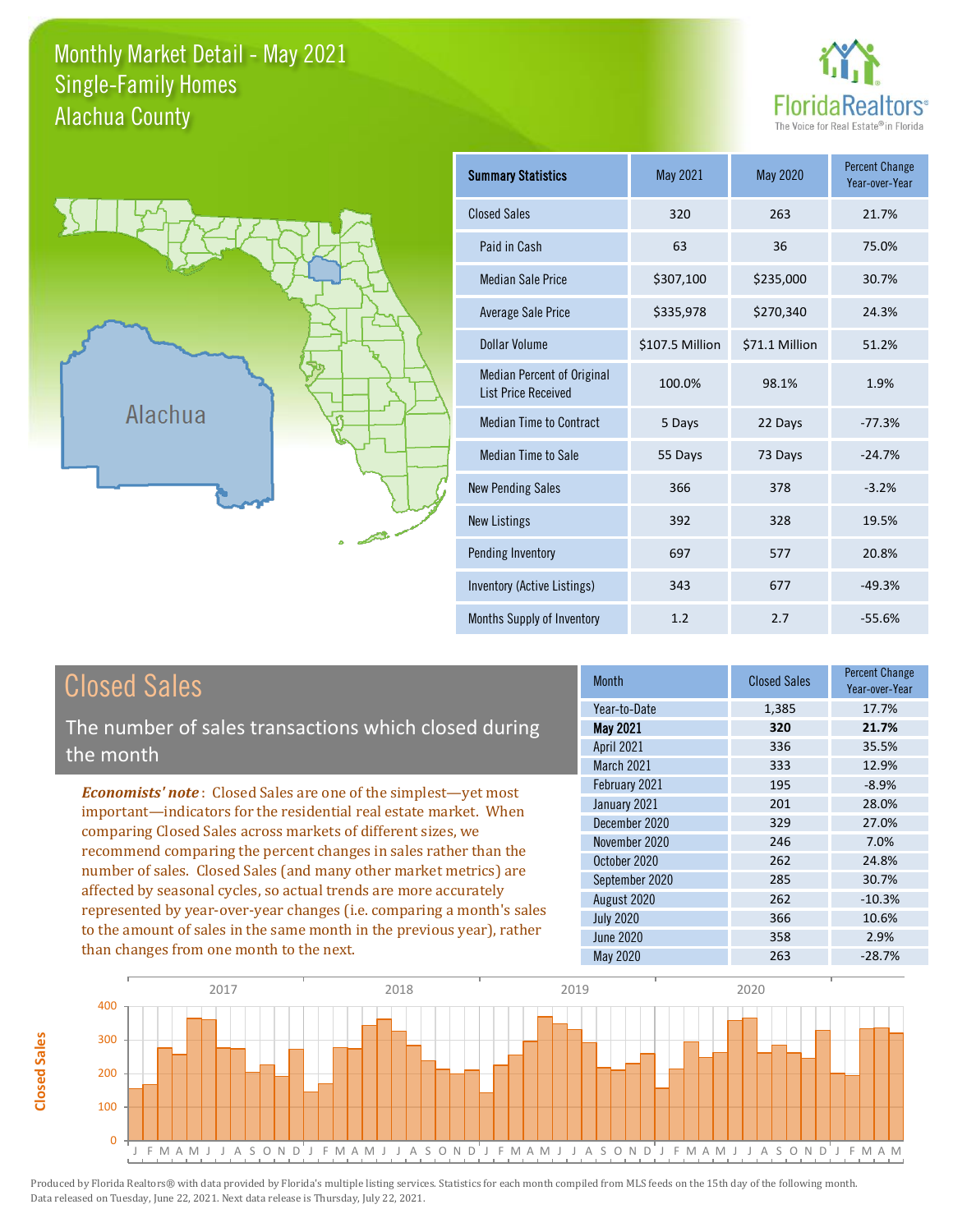

### $$100,000 - $149,999$  11 -56.0% Sale Price Closed Sales Percent Change Year-over-Year Less than \$50,000 2 100.0% \$50,000 - \$99,999 2 -75.0% \$150,000 - \$199,999 28 -36.4% \$200,000 - \$249,999 58 -12.1% \$400,000 - \$599,999 52 246.7% \$600,000 - \$999,999 22 144.4% *Economists' note:* Closed Sales are one of the simplest—yet most important—indicators for the residential real estate market. When comparing Closed Sales across markets of different sizes, we recommend comparing the percent changes in sales rather than the number of sales. Closed Sales (and many other market metrics) are affected by seasonal cycles, so actual trends are more accurately represented by year-over-year changes (i.e. comparing a month's sales to the amount of sales in the same month in the previous year), rather than changes from one month to the next. \$1,000,000 or more 1 -50.0% \$250,000 - \$299,999 54 12.5% \$300,000 - \$399,999 90 100.0% **May 2020** May 2021 Closed Sales by Sale Price The number of sales transactions which closed during the month



## Median Time to Contract by Sale Price The median number of days between the listing date and contract date for all Closed Sales during the month

*Economists' note* : Like Time to Sale, Time to Contract is a measure of the length of the home selling process calculated for sales which closed during the month. The difference is that Time to Contract measures the number of days between the initial listing of a property and the signing of the contract which eventually led to the closing of the sale. When the gap between Median Time to Contract and Median Time to Sale grows, it is usually a sign of longer closing times and/or declining numbers of cash sales.

| <b>Sale Price</b>     | <b>Median Time to</b><br>Contract | <b>Percent Change</b><br>Year-over-Year |
|-----------------------|-----------------------------------|-----------------------------------------|
| Less than \$50,000    | 42 Days                           | $-75.4%$                                |
| $$50,000 - $99,999$   | 10 Days                           | $-28.6%$                                |
| $$100,000 - $149,999$ | 5 Days                            | $-86.8%$                                |
| \$150,000 - \$199,999 | 5 Days                            | $-75.0%$                                |
| \$200,000 - \$249,999 | 3 Days                            | $-82.4%$                                |
| \$250,000 - \$299,999 | 5 Days                            | $-80.8%$                                |
| \$300,000 - \$399,999 | 4 Days                            | $-85.7%$                                |
| \$400,000 - \$599,999 | 11 Days                           | $-68.6%$                                |
| \$600,000 - \$999,999 | 15 Days                           | $-40.0%$                                |
| \$1,000,000 or more   | 732 Days                          | 1730.0%                                 |



Produced by Florida Realtors® with data provided by Florida's multiple listing services. Statistics for each month compiled from MLS feeds on the 15th day of the following month. Data released on Tuesday, June 22, 2021. Next data release is Thursday, July 22, 2021.

**Median Time to Contract**

**Median Time to Contract**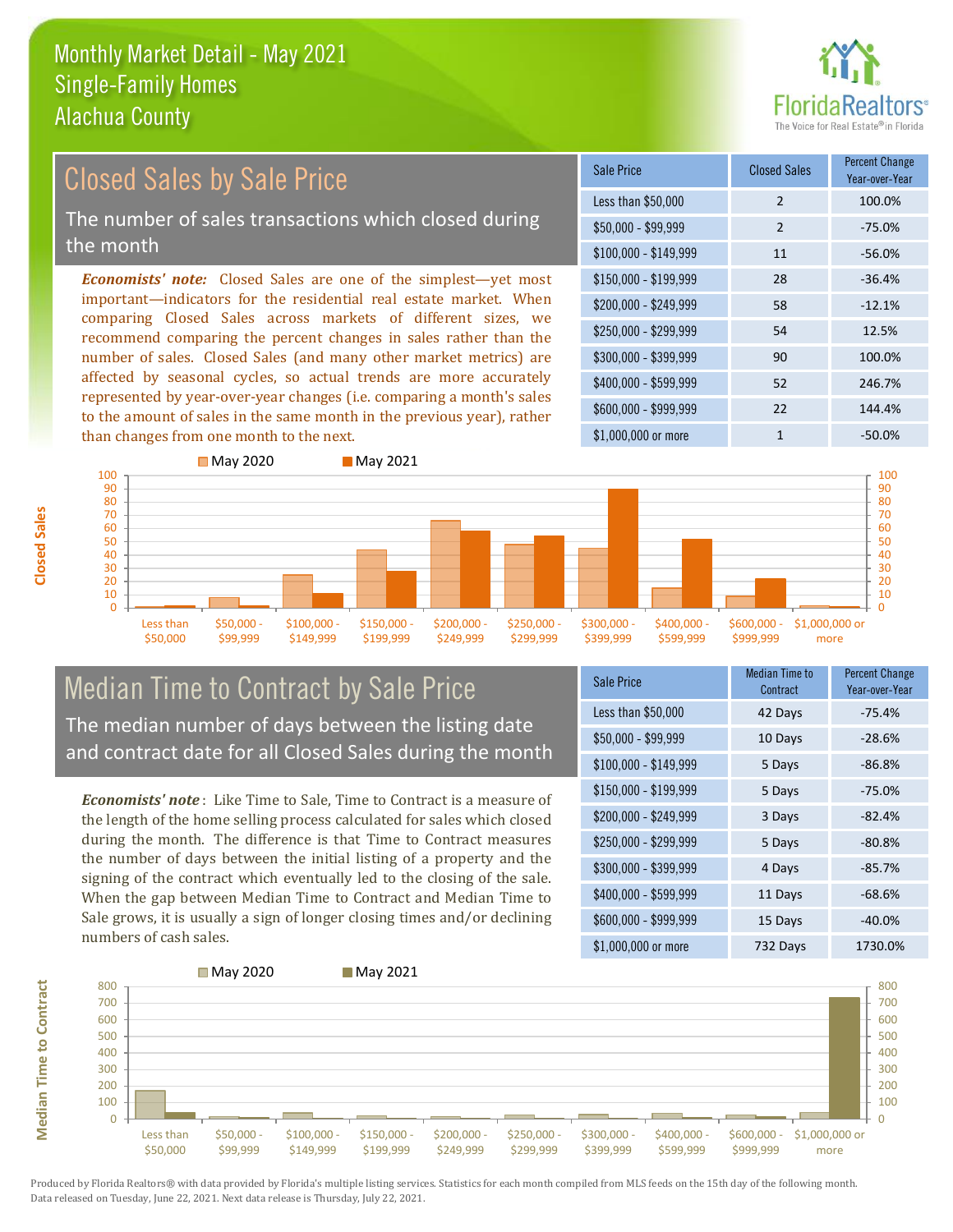

## New Listings by Initial Listing Price The number of properties put onto the market during

the month

*Economists' note:* New Listings tend to rise in delayed response to increasing prices, so they are often seen as a lagging indicator of market health. As prices rise, potential sellers raise their estimations of value—and in the most recent cycle, rising prices have freed up many potential sellers who were previously underwater on their mortgages. Note that in our calculations, we take care to not include properties that were recently taken off the market and quickly relisted, since these are not really *new* listings.

| <b>Initial Listing Price</b> | <b>New Listings</b> | <b>Percent Change</b><br>Year-over-Year |
|------------------------------|---------------------|-----------------------------------------|
| Less than \$50,000           | $\mathbf{1}$        | 0.0%                                    |
| $$50,000 - $99,999$          | 6                   | $-40.0%$                                |
| $$100,000 - $149,999$        | 17                  | 0.0%                                    |
| $$150,000 - $199,999$        | 44                  | 2.3%                                    |
| $$200,000 - $249,999$        | 63                  | $-3.1%$                                 |
| \$250,000 - \$299,999        | 60                  | 7.1%                                    |
| \$300,000 - \$399,999        | 91                  | 30.0%                                   |
| \$400,000 - \$599,999        | 69                  | 81.6%                                   |
| \$600,000 - \$999,999        | 34                  | 54.5%                                   |
| \$1,000,000 or more          | 7                   | 16.7%                                   |



### Inventory by Current Listing Price The number of property listings active at the end of the month

*Economists' note* : There are a number of ways to define and calculate Inventory. Our method is to simply count the number of active listings on the last day of the month, and hold this number to compare with the same month the following year. Inventory rises when New Listings are outpacing the number of listings that go off-market (regardless of whether they actually sell). Likewise, it falls when New Listings aren't keeping up with the rate at which homes are going off-market.

| <b>Current Listing Price</b> | Inventory | <b>Percent Change</b><br>Year-over-Year |
|------------------------------|-----------|-----------------------------------------|
| Less than \$50,000           | 6         | 200.0%                                  |
| $$50,000 - $99,999$          | 5         | $-80.8%$                                |
| $$100,000 - $149,999$        | 13        | $-51.9%$                                |
| $$150,000 - $199,999$        | 24        | $-44.2%$                                |
| \$200,000 - \$249,999        | 33        | $-56.6%$                                |
| \$250,000 - \$299,999        | 35        | $-63.2%$                                |
| \$300,000 - \$399,999        | 81        | $-55.5%$                                |
| $$400,000 - $599,999$        | 72        | $-44.2%$                                |
| \$600,000 - \$999,999        | 46        | $-37.0%$                                |
| \$1,000,000 or more          | 28        | 16.7%                                   |



Produced by Florida Realtors® with data provided by Florida's multiple listing services. Statistics for each month compiled from MLS feeds on the 15th day of the following month. Data released on Tuesday, June 22, 2021. Next data release is Thursday, July 22, 2021.

**Inventory**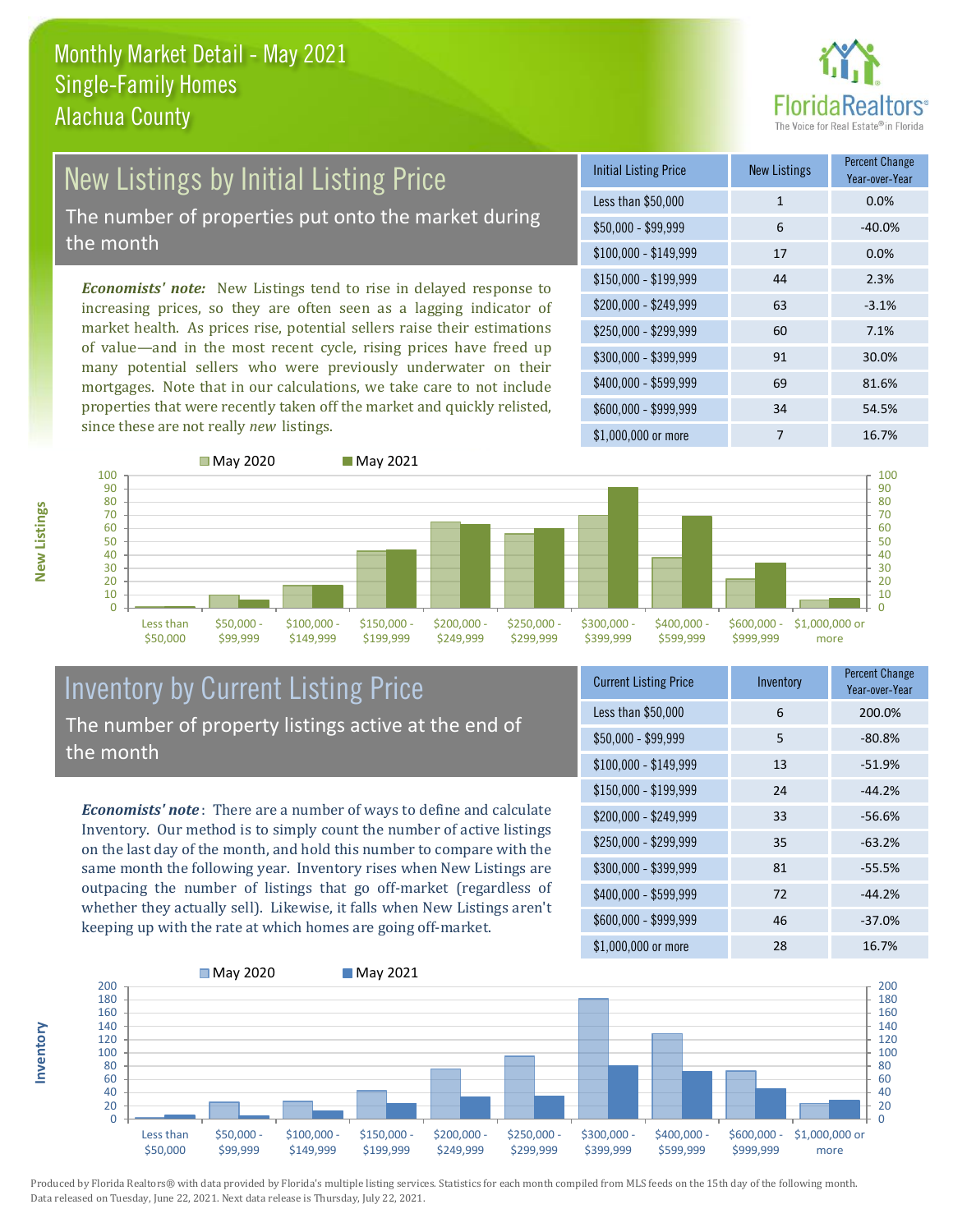### Monthly Distressed Market - May 2021 Alachua County Single-Family Homes



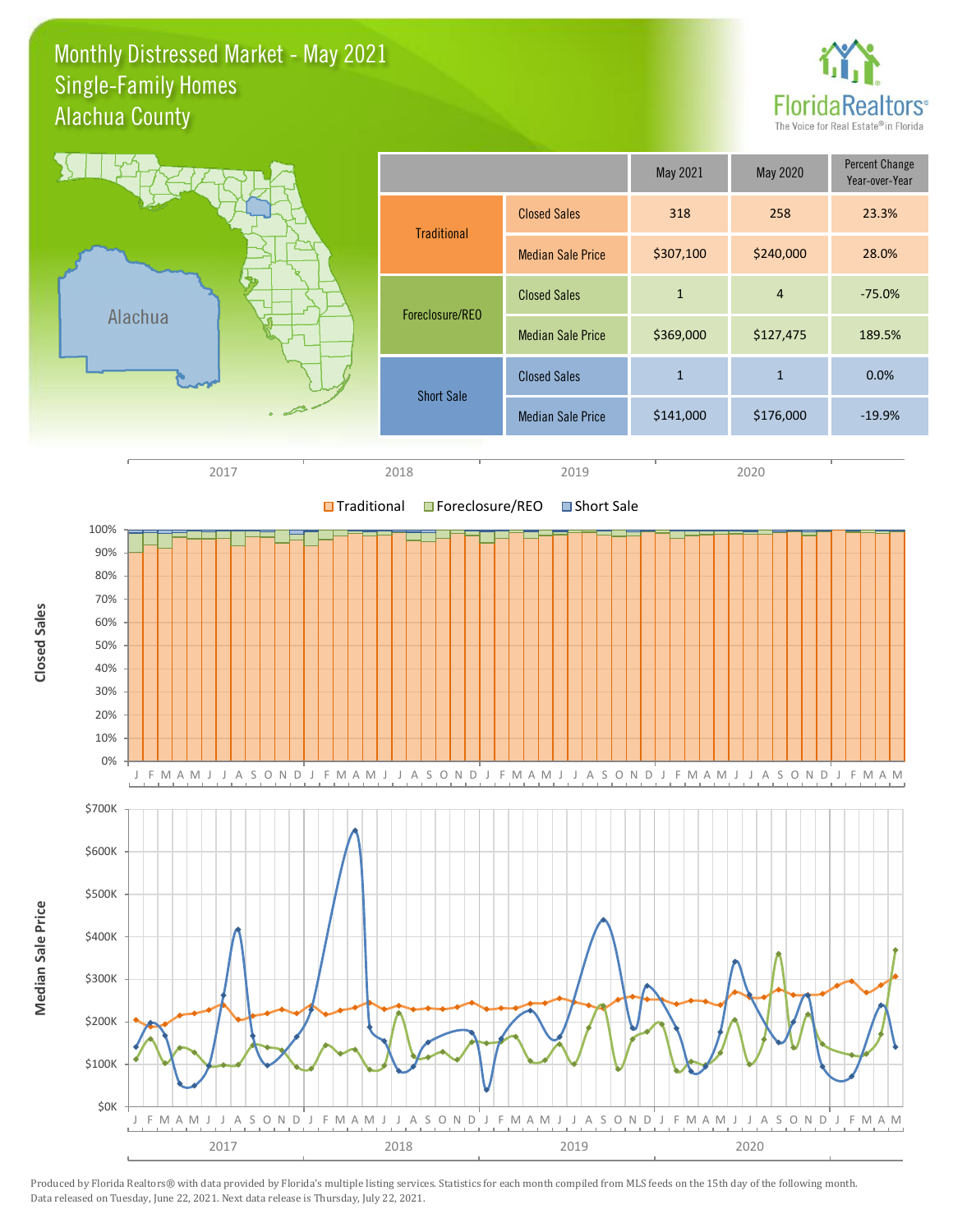Monthly Market Detail - May 2021 Alachua County Townhouses and Condos





| <b>Summary Statistics</b>                                       | May 2021       | May 2020      | <b>Percent Change</b><br>Year-over-Year |
|-----------------------------------------------------------------|----------------|---------------|-----------------------------------------|
| <b>Closed Sales</b>                                             | 121            | 61            | 98.4%                                   |
| Paid in Cash                                                    | 58             | 29            | 100.0%                                  |
| <b>Median Sale Price</b>                                        | \$147,000      | \$140,000     | 5.0%                                    |
| <b>Average Sale Price</b>                                       | \$164,014      | \$147,127     | 11.5%                                   |
| Dollar Volume                                                   | \$19.8 Million | \$9.0 Million | 121.1%                                  |
| <b>Median Percent of Original</b><br><b>List Price Received</b> | 99.2%          | 97.9%         | 1.3%                                    |
| <b>Median Time to Contract</b>                                  | 8 Days         | 11 Days       | $-27.3%$                                |
| <b>Median Time to Sale</b>                                      | 54 Days        | 58 Days       | $-6.9%$                                 |
| <b>New Pending Sales</b>                                        | 118            | 107           | 10.3%                                   |
| <b>New Listings</b>                                             | 126            | 76            | 65.8%                                   |
| Pending Inventory                                               | 213            | 126           | 69.0%                                   |
| <b>Inventory (Active Listings)</b>                              | 106            | 137           | $-22.6%$                                |
| <b>Months Supply of Inventory</b>                               | 1.3            | 2.1           | $-38.1%$                                |

| <b>Closed Sales</b> |
|---------------------|
|---------------------|

The number of sales transactions which closed during the month

*Economists' note* : Closed Sales are one of the simplest—yet most important—indicators for the residential real estate market. When comparing Closed Sales across markets of different sizes, we recommend comparing the percent changes in sales rather than the number of sales. Closed Sales (and many other market metrics) are affected by seasonal cycles, so actual trends are more accurately represented by year-over-year changes (i.e. comparing a month's sales to the amount of sales in the same month in the previous year), rather than changes from one month to the next.

| Month             | <b>Closed Sales</b> | <b>Percent Change</b><br>Year-over-Year |
|-------------------|---------------------|-----------------------------------------|
| Year-to-Date      | 453                 | 46.1%                                   |
| <b>May 2021</b>   | 121                 | 98.4%                                   |
| <b>April 2021</b> | 99                  | 76.8%                                   |
| March 2021        | 117                 | 34.5%                                   |
| February 2021     | 75                  | 31.6%                                   |
| January 2021      | 41                  | $-16.3%$                                |
| December 2020     | 83                  | 36.1%                                   |
| November 2020     | 38                  | $-2.6%$                                 |
| October 2020      | 75                  | 56.3%                                   |
| September 2020    | 56                  | 12.0%                                   |
| August 2020       | 82                  | $-13.7%$                                |
| <b>July 2020</b>  | 85                  | $-4.5%$                                 |
| <b>June 2020</b>  | 94                  | $-4.1%$                                 |
| May 2020          | 61                  | $-41.3%$                                |



**Closed Sales**

**Closed Sales**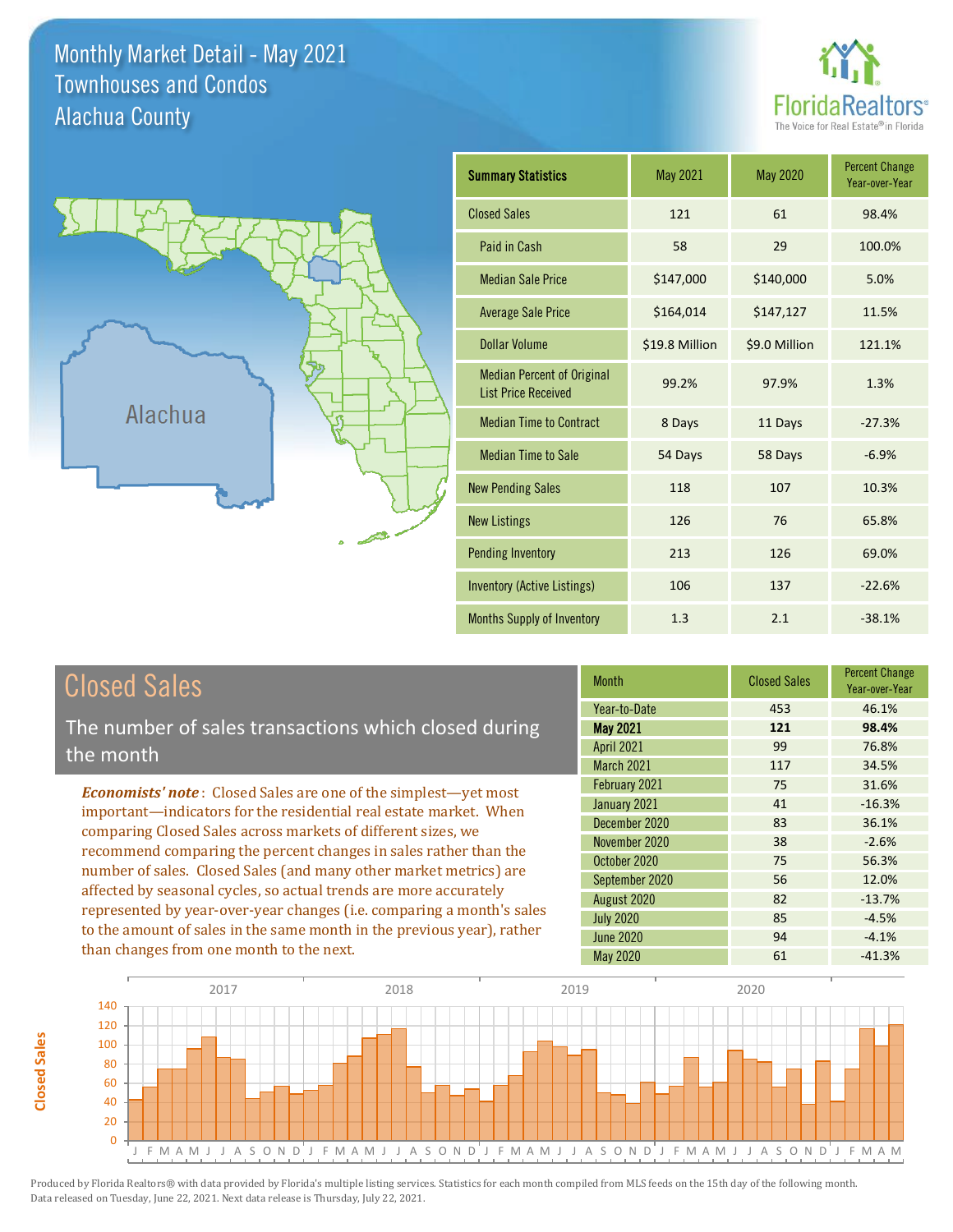

### \$100,000 - \$149,999 49 75.0% Sale Price Closed Sales Percent Change Year-over-Year Less than \$50,000 0 0 N/A \$50,000 - \$99,999 17 142.9% \$150,000 - \$199,999 31 63.2% \$200,000 - \$249,999 12 140.0% *Economists' note:* Closed Sales are one of the simplest—yet most important—indicators for the residential real estate market. When comparing Closed Sales across markets of different sizes, we recommend comparing the percent changes in sales rather than the number of sales. Closed Sales (and many other market metrics) are \$250,000 - \$299,999 8 700.0% \$300,000 - \$399,999 2 100.0% Closed Sales by Sale Price The number of sales transactions which closed during the month

\$200,000 - \$249,999

affected by seasonal cycles, so actual trends are more accurately represented by year-over-year changes (i.e. comparing a month's sales to the amount of sales in the same month in the previous year), rather than changes from one month to the next.



\$250,000 - \$299,999

\$300,000 - \$399,999

\$400,000 - \$599,999

## Median Time to Contract by Sale Price The median number of days between the listing date and contract date for all Closed Sales during the month

\$100,000 - \$149,999

\$150,000 - \$199,999

*Economists' note* : Like Time to Sale, Time to Contract is a measure of the length of the home selling process calculated for sales which closed during the month. The difference is that Time to Contract measures the number of days between the initial listing of a property and the signing of the contract which eventually led to the closing of the sale. When the gap between Median Time to Contract and Median Time to Sale grows, it is usually a sign of longer closing times and/or declining numbers of cash sales.

| <b>Sale Price</b>     | Median Time to<br>Contract | <b>Percent Change</b><br>Year-over-Year |
|-----------------------|----------------------------|-----------------------------------------|
| Less than \$50,000    | (No Sales)                 | N/A                                     |
| $$50,000 - $99,999$   | 10 Days                    | 25.0%                                   |
| $$100,000 - $149,999$ | 11 Days                    | 10.0%                                   |
| $$150,000 - $199,999$ | 4 Days                     | $-66.7%$                                |
| \$200,000 - \$249,999 | 8 Days                     | $-81.8%$                                |
| \$250,000 - \$299,999 | 17 Days                    | $-56.4%$                                |
| \$300,000 - \$399,999 | 43 Days                    | N/A                                     |
| \$400,000 - \$599,999 | 404 Days                   | N/A                                     |
| \$600,000 - \$999,999 | 643 Days                   | N/A                                     |
| \$1,000,000 or more   | (No Sales)                 | N/A                                     |

\$600,000 - \$999,999

\$1,000,000 or more



 $\Omega$ 10

**Closed Sales**

> Less than \$50,000

\$50,000 - \$99,999

**Median Time to Contract Median Time to Contract**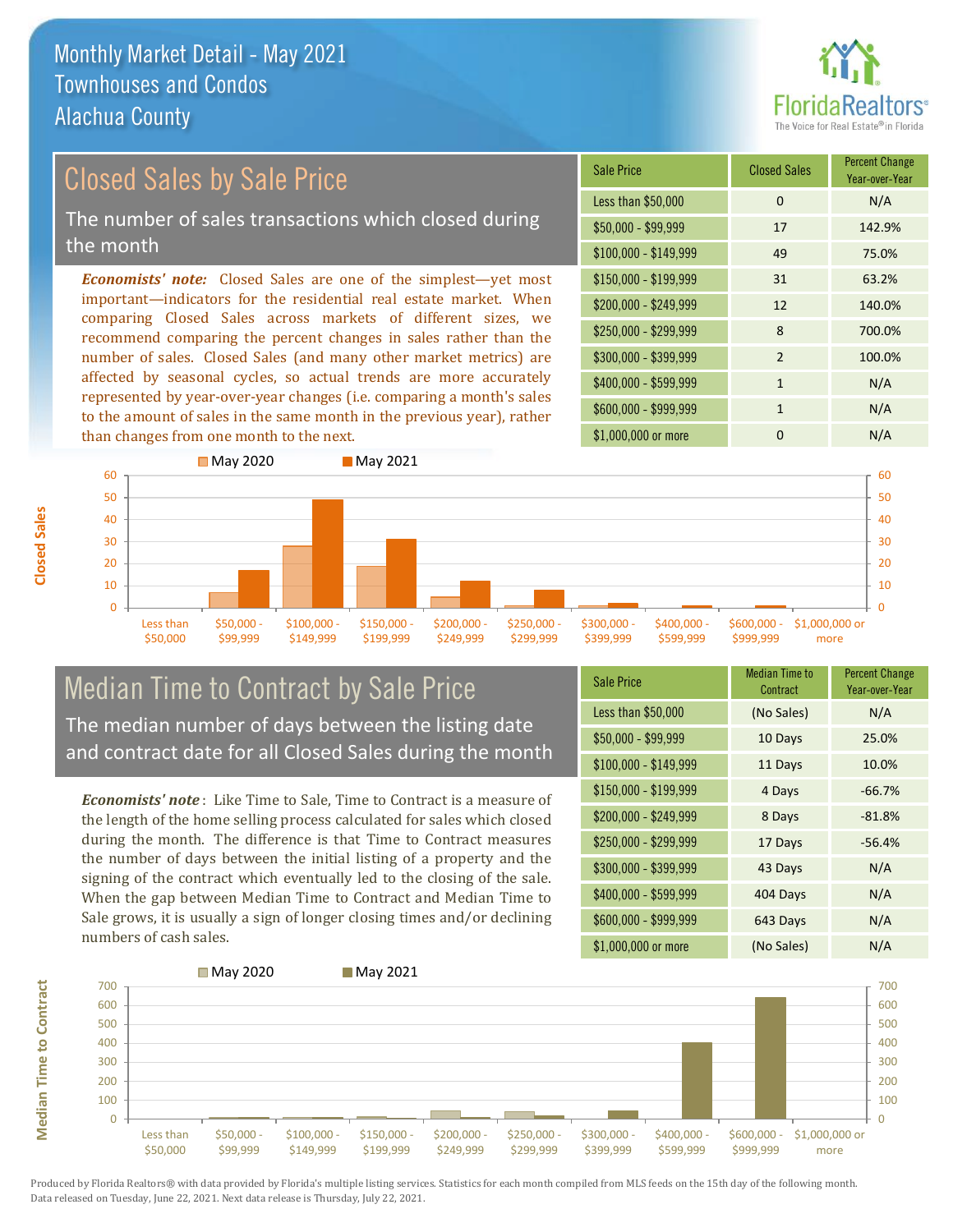

# New Listings by Initial Listing Price

The number of properties put onto the market during the month

*Economists' note:* New Listings tend to rise in delayed response to increasing prices, so they are often seen as a lagging indicator of market health. As prices rise, potential sellers raise their estimations of value—and in the most recent cycle, rising prices have freed up many potential sellers who were previously underwater on their mortgages. Note that in our calculations, we take care to not include properties that were recently taken off the market and quickly relisted, since these are not really *new* listings.

| <b>Initial Listing Price</b> | <b>New Listings</b> | <b>Percent Change</b><br>Year-over-Year |
|------------------------------|---------------------|-----------------------------------------|
| Less than \$50,000           | $\mathbf{1}$        | 0.0%                                    |
| $$50,000 - $99,999$          | 21                  | 0.0%                                    |
| $$100,000 - $149,999$        | 45                  | 80.0%                                   |
| $$150,000 - $199,999$        | 47                  | 135.0%                                  |
| \$200,000 - \$249,999        | 5                   | $-16.7%$                                |
| \$250,000 - \$299,999        | $\mathcal{P}$       | 0.0%                                    |
| \$300,000 - \$399,999        | $\mathfrak{p}$      | 100.0%                                  |
| \$400,000 - \$599,999        | $\overline{2}$      | N/A                                     |
| \$600,000 - \$999,999        | 1                   | N/A                                     |
| \$1,000,000 or more          | 0                   | N/A                                     |



## Inventory by Current Listing Price The number of property listings active at the end of the month

*Economists' note* : There are a number of ways to define and calculate Inventory. Our method is to simply count the number of active listings on the last day of the month, and hold this number to compare with the same month the following year. Inventory rises when New Listings are outpacing the number of listings that go off-market (regardless of whether they actually sell). Likewise, it falls when New Listings aren't keeping up with the rate at which homes are going off-market.

| <b>Current Listing Price</b> | Inventory    | <b>Percent Change</b><br>Year-over-Year |
|------------------------------|--------------|-----------------------------------------|
| Less than \$50,000           | $\mathbf{1}$ | $-75.0%$                                |
| $$50,000 - $99,999$          | 20           | $-52.4%$                                |
| $$100,000 - $149,999$        | 28           | $-20.0%$                                |
| $$150,000 - $199,999$        | 36           | 63.6%                                   |
| \$200,000 - \$249,999        | 7            | $-50.0%$                                |
| \$250,000 - \$299,999        | 7            | $-12.5%$                                |
| \$300,000 - \$399,999        | 2            | $-66.7%$                                |
| \$400,000 - \$599,999        | 4            | 33.3%                                   |
| \$600,000 - \$999,999        | $\mathbf{1}$ | $-66.7%$                                |
| \$1,000,000 or more          | O            | N/A                                     |



Produced by Florida Realtors® with data provided by Florida's multiple listing services. Statistics for each month compiled from MLS feeds on the 15th day of the following month. Data released on Tuesday, June 22, 2021. Next data release is Thursday, July 22, 2021.

**Inventory**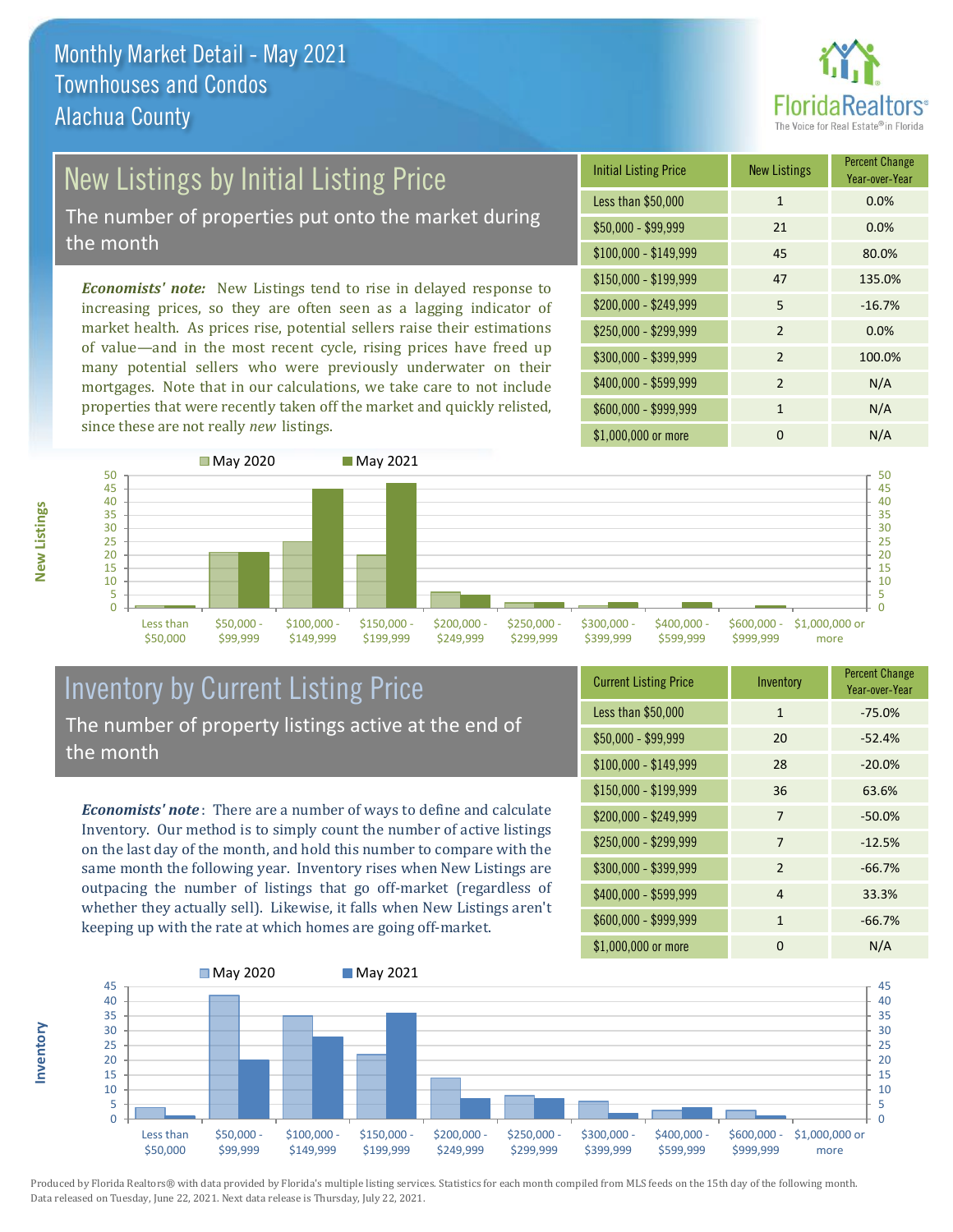Monthly Distressed Market - May 2021 Alachua County Townhouses and Condos



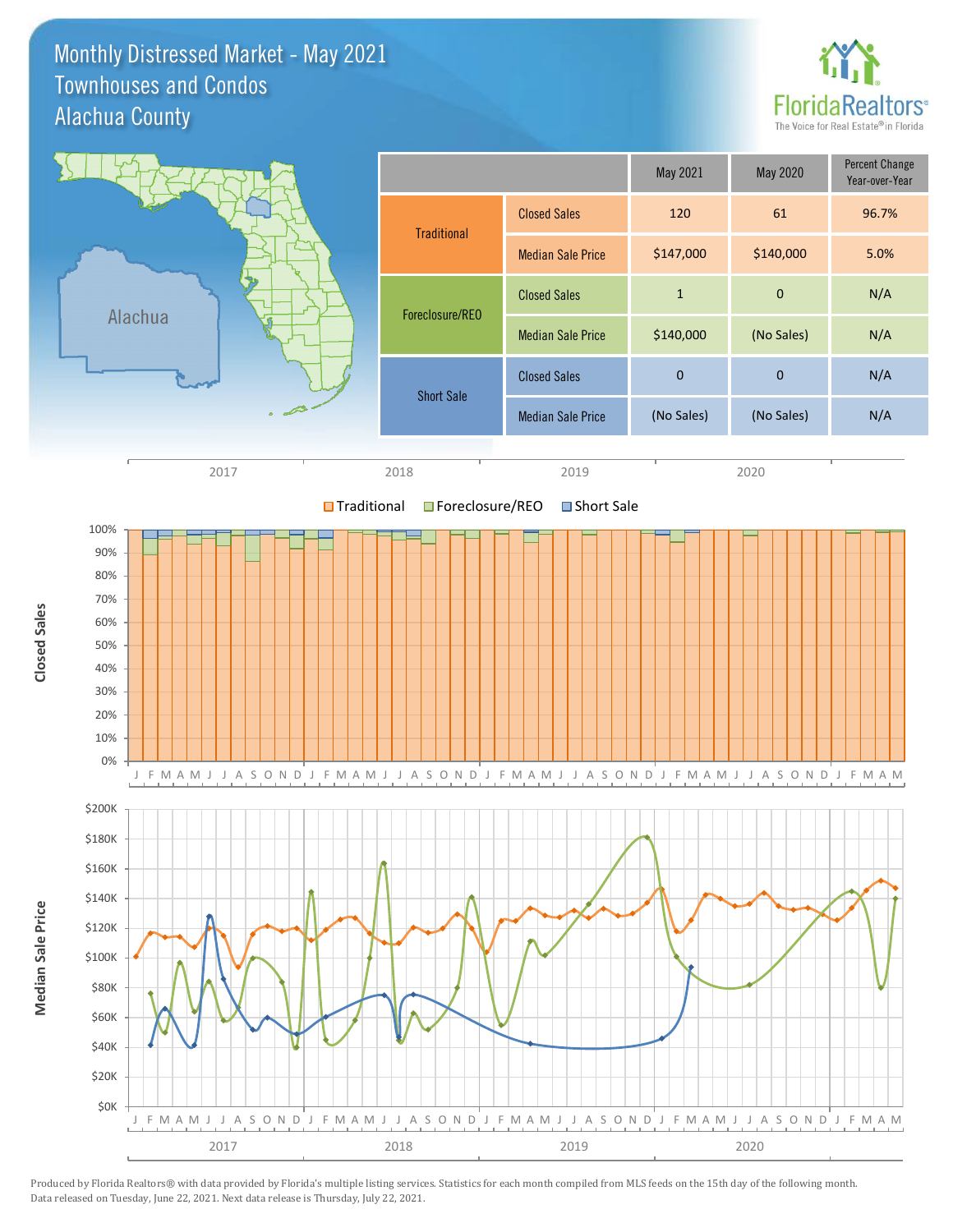Monthly Market Detail - May 2021 Alachua County Manufactured Homes





| <b>Summary Statistics</b>                                | May 2021      | May 2020      | <b>Percent Change</b><br>Year-over-Year |
|----------------------------------------------------------|---------------|---------------|-----------------------------------------|
| <b>Closed Sales</b>                                      | 20            | 11            | 81.8%                                   |
| Paid in Cash                                             | 9             | 6             | 50.0%                                   |
| <b>Median Sale Price</b>                                 | \$144,050     | \$145,000     | $-0.7%$                                 |
| Average Sale Price                                       | \$157,442     | \$141,245     | 11.5%                                   |
| Dollar Volume                                            | \$3.1 Million | \$1.6 Million | 102.7%                                  |
| Median Percent of Original<br><b>List Price Received</b> | 96.6%         | 89.2%         | 8.3%                                    |
| <b>Median Time to Contract</b>                           | 11 Days       | 58 Days       | $-81.0%$                                |
| Median Time to Sale                                      | 65 Days       | 108 Days      | $-39.8%$                                |
| <b>New Pending Sales</b>                                 | 17            | 16            | 6.3%                                    |
| <b>New Listings</b>                                      | 22            | 13            | 69.2%                                   |
| Pending Inventory                                        | 26            | 37            | $-29.7%$                                |
| Inventory (Active Listings)                              | 25            | 37            | $-32.4%$                                |
| Months Supply of Inventory                               | 2.0           | 3.7           | $-45.9%$                                |

The number of sales transactions which closed during the month

*Economists' note* : Closed Sales are one of the simplest—yet most important—indicators for the residential real estate market. When comparing Closed Sales across markets of different sizes, we recommend comparing the percent changes in sales rather than the number of sales. Closed Sales (and many other market metrics) are affected by seasonal cycles, so actual trends are more accurately represented by year-over-year changes (i.e. comparing a month's sales to the amount of sales in the same month in the previous year), rather than changes from one month to the next.

| <b>Month</b>      | <b>Closed Sales</b> | Percent Change<br>Year-over-Year |
|-------------------|---------------------|----------------------------------|
| Year-to-Date      | 60                  | 42.9%                            |
| May 2021          | 20                  | 81.8%                            |
| <b>April 2021</b> | 11                  | 10.0%                            |
| March 2021        | 12                  | 33.3%                            |
| February 2021     | 9                   | 800.0%                           |
| January 2021      | 8                   | $-27.3%$                         |
| December 2020     | 12                  | 20.0%                            |
| November 2020     | 8                   | 0.0%                             |
| October 2020      | 12                  | 20.0%                            |
| September 2020    | 11                  | $-31.3%$                         |
| August 2020       | 14                  | 27.3%                            |
| <b>July 2020</b>  | 15                  | 66.7%                            |
| <b>June 2020</b>  | 17                  | 30.8%                            |
| May 2020          | 11                  | 10.0%                            |

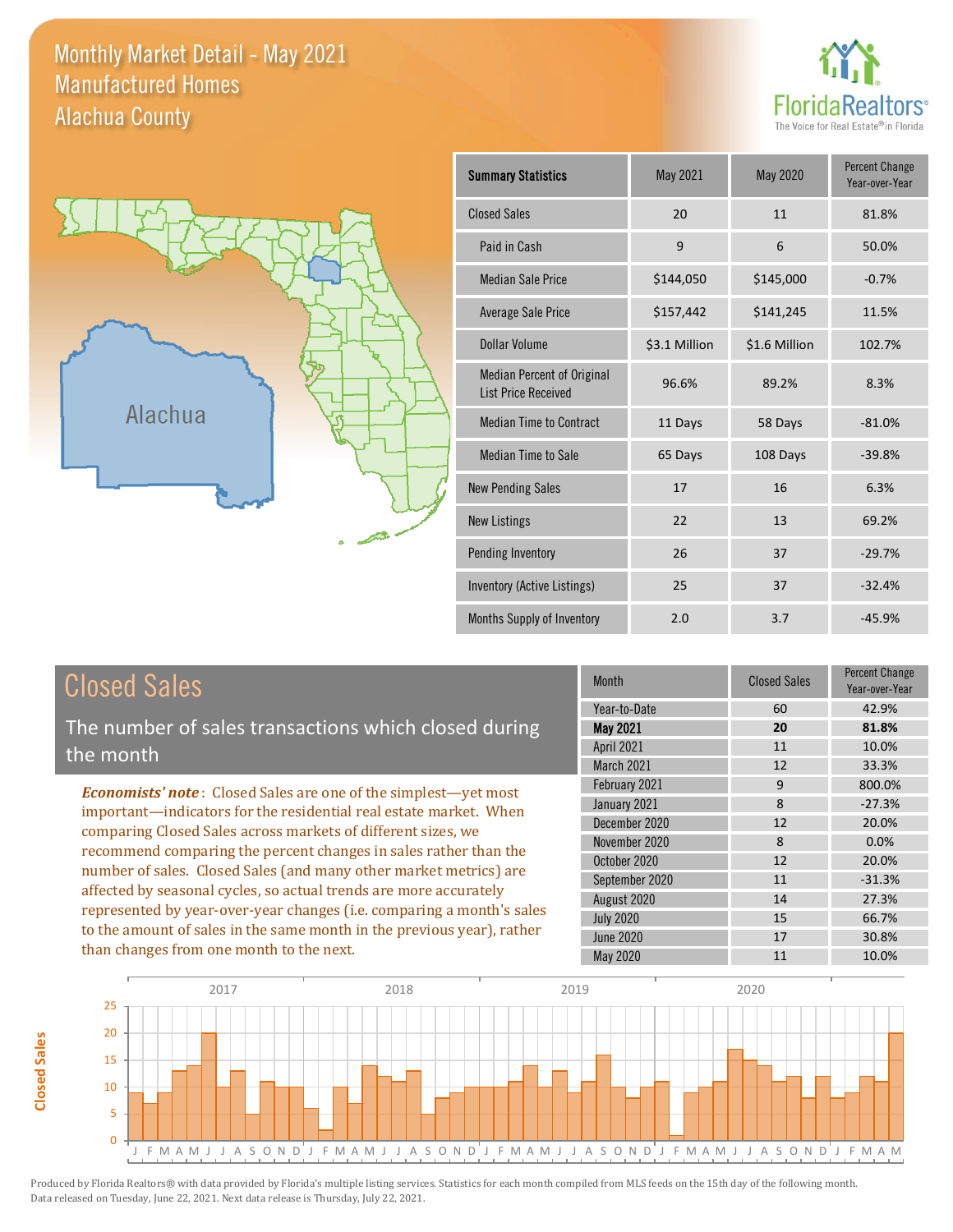than changes from one month to the next.



#### \$100,000 - \$149,999 5 66.7% Sale Price Closed Sales Percent Change Year-over-Year Less than \$50,000 1 1 0.0% \$50,000 - \$99,999 4 100.0% \$150,000 - \$199,999 3 -25.0% \$200,000 - \$249,999 5 400.0%  $$400,000 - $599,999$  0 N/A \$600,000 - \$999,999 0 0 N/A *Economists' note:* Closed Sales are one of the simplest—yet most important—indicators for the residential real estate market. When comparing Closed Sales across markets of different sizes, we recommend comparing the percent changes in sales rather than the number of sales. Closed Sales (and many other market metrics) are affected by seasonal cycles, so actual trends are more accurately represented by year-over-year changes (i.e. comparing a month's sales to the amount of sales in the same month in the previous year), rather \$250,000 - \$299,999 2 N/A \$300,000 - \$399,999 0 0 N/A Closed Sales by Sale Price The number of sales transactions which closed during the month



### Median Time to Contract by Sale Price The median number of days between the listing date and contract date for all Closed Sales during the month

*Economists' note* : Like Time to Sale, Time to Contract is a measure of the length of the home selling process calculated for sales which closed during the month. The difference is that Time to Contract measures the number of days between the initial listing of a property and the signing of the contract which eventually led to the closing of the sale. When the gap between Median Time to Contract and Median Time to Sale grows, it is usually a sign of longer closing times and/or declining numbers of cash sales.

| Sale Price            | <b>Median Time to</b><br>Contract | <b>Percent Change</b><br>Year-over-Year |
|-----------------------|-----------------------------------|-----------------------------------------|
| Less than \$50,000    | 5 Days                            | $-98.0%$                                |
| $$50,000 - $99,999$   | 10 Days                           | $-16.7%$                                |
| $$100,000 - $149,999$ | 26 Days                           | $-55.2%$                                |
| \$150,000 - \$199,999 | 9 Days                            | $-88.5%$                                |
| \$200,000 - \$249,999 | 43 Days                           | $-64.2%$                                |
| \$250,000 - \$299,999 | 103 Days                          | N/A                                     |
| \$300,000 - \$399,999 | (No Sales)                        | N/A                                     |
| \$400,000 - \$599,999 | (No Sales)                        | N/A                                     |
| \$600,000 - \$999,999 | (No Sales)                        | N/A                                     |
| \$1,000,000 or more   | (No Sales)                        | N/A                                     |

\$1,000,000 or more 0 0 N/A



Produced by Florida Realtors® with data provided by Florida's multiple listing services. Statistics for each month compiled from MLS feeds on the 15th day of the following month. Data released on Tuesday, June 22, 2021. Next data release is Thursday, July 22, 2021.

**Median Time to Contract**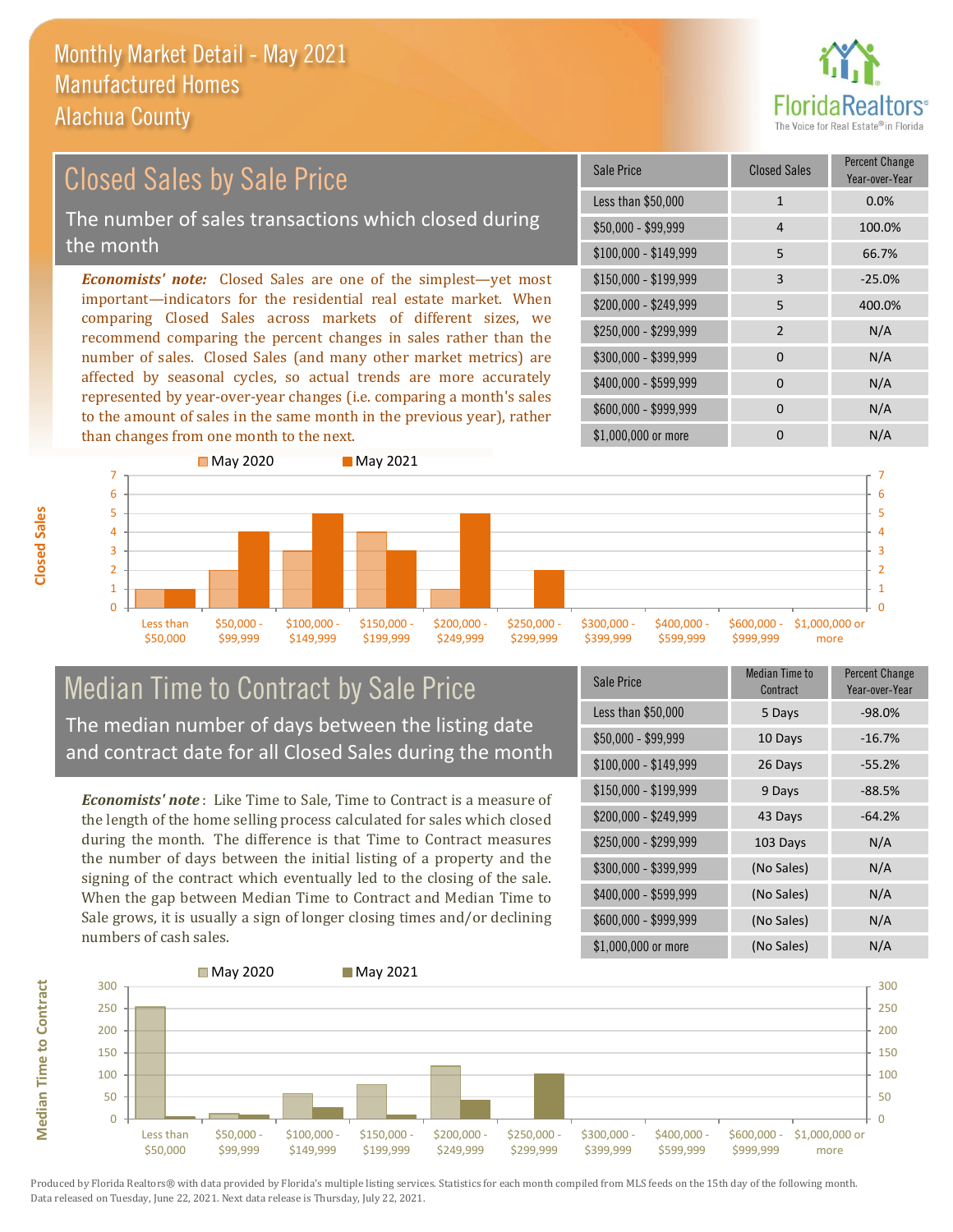

### New Listings by Initial Listing Price The number of properties put onto the market during the month

*Economists' note:* New Listings tend to rise in delayed response to increasing prices, so they are often seen as a lagging indicator of market health. As prices rise, potential sellers raise their estimations of value—and in the most recent cycle, rising prices have freed up many potential sellers who were previously underwater on their mortgages. Note that in our calculations, we take care to not include properties that were recently taken off the market and quickly relisted, since these are not really *new* listings.

| <b>Initial Listing Price</b> | <b>New Listings</b> | <b>Percent Change</b><br>Year-over-Year |
|------------------------------|---------------------|-----------------------------------------|
| Less than \$50,000           | $\mathbf{1}$        | 0.0%                                    |
| \$50,000 - \$99,999          | 6                   | 100.0%                                  |
| $$100,000 - $149,999$        | 8                   | 100.0%                                  |
| \$150,000 - \$199,999        | $\overline{2}$      | $-50.0%$                                |
| \$200,000 - \$249,999        | $\mathbf{1}$        | 0.0%                                    |
| \$250,000 - \$299,999        | 3                   | N/A                                     |
| \$300,000 - \$399,999        | $\mathbf{1}$        | N/A                                     |
| \$400,000 - \$599,999        | 0                   | N/A                                     |
| \$600,000 - \$999,999        | $\Omega$            | N/A                                     |
| \$1,000,000 or more          | 0                   | N/A                                     |



## Inventory by Current Listing Price The number of property listings active at the end of the month

*Economists' note* : There are a number of ways to define and calculate Inventory. Our method is to simply count the number of active listings on the last day of the month, and hold this number to compare with the same month the following year. Inventory rises when New Listings are outpacing the number of listings that go off-market (regardless of whether they actually sell). Likewise, it falls when New Listings aren't keeping up with the rate at which homes are going off-market.

| <b>Current Listing Price</b> | Inventory      | Percent Change<br>Year-over-Year |
|------------------------------|----------------|----------------------------------|
| Less than \$50,000           | $\mathbf{1}$   | $-50.0%$                         |
| $$50,000 - $99,999$          | 6              | $-14.3%$                         |
| $$100,000 - $149,999$        | 10             | $-33.3%$                         |
| $$150,000 - $199,999$        | $\overline{2}$ | $-60.0%$                         |
| \$200,000 - \$249,999        | $\mathfrak{p}$ | $-50.0%$                         |
| \$250,000 - \$299,999        | $\mathbf{1}$   | N/A                              |
| \$300,000 - \$399,999        | $\overline{2}$ | 100.0%                           |
| \$400,000 - \$599,999        | $\mathbf{1}$   | 0.0%                             |
| \$600,000 - \$999,999        | 0              | N/A                              |
| \$1,000,000 or more          | n              | $-100.0\%$                       |



Produced by Florida Realtors® with data provided by Florida's multiple listing services. Statistics for each month compiled from MLS feeds on the 15th day of the following month. Data released on Tuesday, June 22, 2021. Next data release is Thursday, July 22, 2021.

**Inventory**